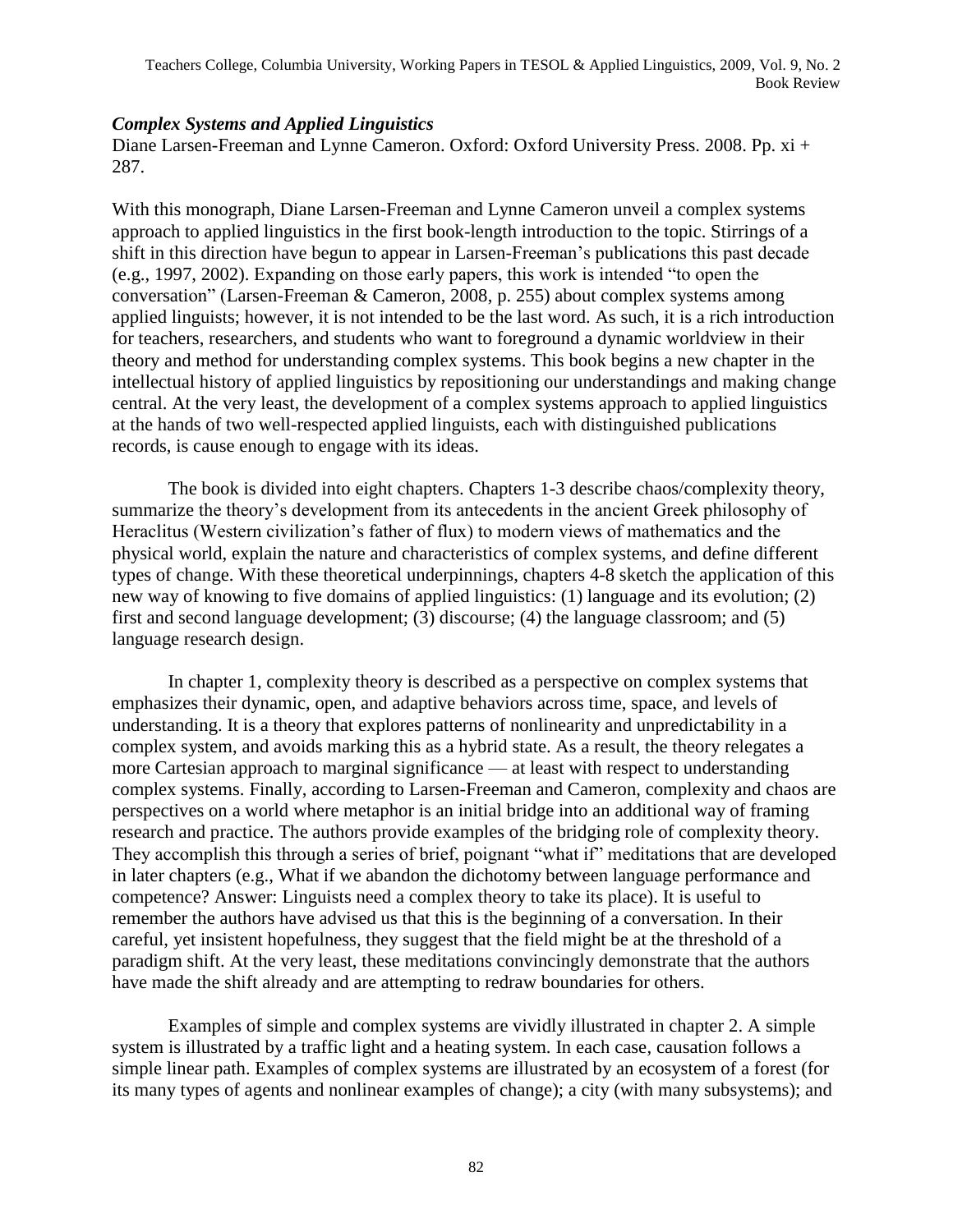applied linguistics (with subsystems such as speech communities and individual brains/minds). In a simple system, the relations among the component parts are predictable and unchanging; however, in a complex system, links among components do change in often unpredictable ways in what complexity theory calls non-linear relations. The chapter concludes with a discussion of the integration of powerful computer software and mathematical modeling to address complexity in efficient ways.

Chapter 3 describes steady and sudden complex changes. The chapter also includes a presentation of a complexity thought model and a discussion of the connection between human agency and complex systems. The complexity thought model is a practical sixteen-step guide researchers and practitioners can use to think about problems from the perspective of the theory. It is a highly practical protocol for graduate student research projects because it can be used for the planning and development of a complex systems study. The discussion on the fate of human agency vis-à-vis the designs of complex systems presents the authors' acknowledgement of an ethical dimension that lies beyond the theory they address—a stance in favor of people taking responsibility for their actions rather than viewing themselves as pawns of simple or complex systems. This is an important discussion that is addressed and readdressed throughout, and it deepens the book's appeal. This discussion shows the authors' sensitivity to their critics, recognizes the intricacies involved in changing the applied linguistics paradigm (if there ever was just one), and exhibits some of the leadership qualities necessary to navigate a changing paradigm — such as a moral dimension (Fullan, 2001).

Language and its evolution are presented through the perspective of complexity theory in chapter 4. The theory views language as "a dynamic system that emerges and self-organizes from frequently occurring patterns of language use" (p. 111). The authors argue that the emergent and self-organizing properties of language dynamism transpire on different levels (e.g., individual, interacting pairs, speech communities) and on different timescales (e.g., milliseconds of neural connections, millennia of evolution). Language is viewed as the product of multiple, patterned, and non-linear integrated contexts and times. Nevertheless, language maintains an identity in the face of constant change not unlike the cells of the human body dying and growing anew while the body remains recognizable. For instance, over a certain amount of time a standard of language forms as a result of the formation of a social and national identity, but attempting to keep language in a state of status quo in order to keep it "true" to the standard is a doomed enterprise. At individual levels, people co-adapt language resources for each other. These resources both influence and are influenced by the particular emotional, cognitive, and sociocultural histories that each person brings to the interaction. Each moment of human experience reflects and constitutes a snapshot of flux. Thus, argue the authors, change is an everyday, natural occurrence that should be documented and made the focus of applied linguistic research and practice.

Chapter 5 presents first and second language development through the lens of complexity theory. Language development in the individual organism is conceived as a synthesis of change occurring at different times rather than as a cumulative process. Language development transpires on multiple timescales and on multiple levels. The authors point out that conventional studies of first and second language acquisition have identified both variable and systematic language. Variability in non-complexity science is often viewed as a threat to understanding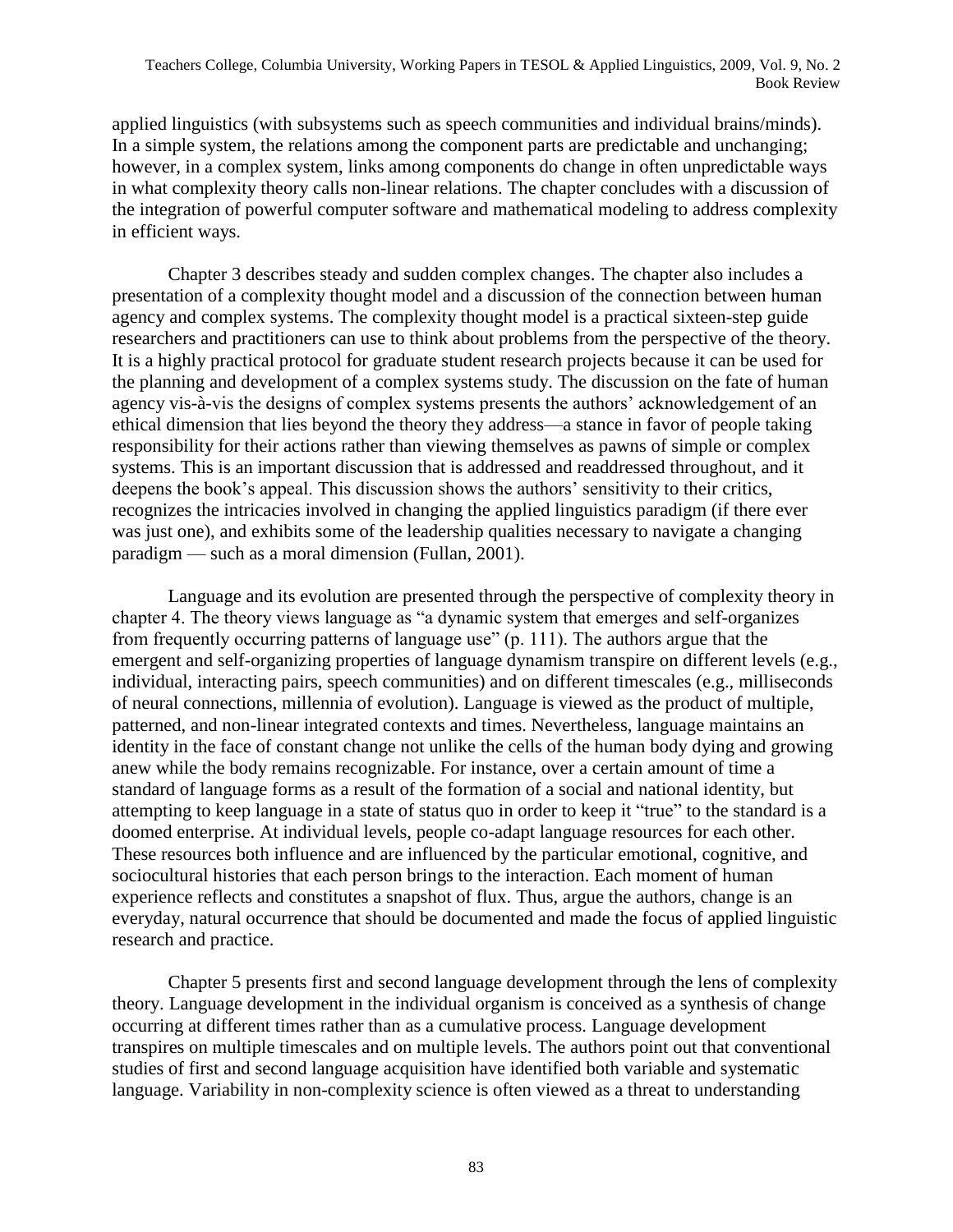causation and establishing a scientific explanation. However, with a complex systems approach, researchers would look for systematic patterns in variability. An extended explanation is dedicated to applying complexity theory to a second language acquisition study (Larsen-Freeman, 2006) and illustrates how the theory might be applied. Like the sixteen-step complexity thought model, this could be a highly useful section for graduate students considering adopting a similar perspective because it is a small study that could be extended and applied in different contexts, with participants of different ages, and with different languages.

Chapter 6 presents ways to investigate discourse from a complexity perspective. Participation in conversational discourse is not framed as a set of individual contributions, but instead becomes a shared trajectory of change and development. The language in a single conversational turn is not viewed as the property of an individual conversant; its ownership is transferred to the discourse that arises through the conversation with other interlocutors. Contributions to conversational discourse are thus framed as shared and co-constructed. This shift in perspective acknowledges the social construction of language. The chapter also suggests that genres and idioms can be described by a complex system. Through these demonstrations, the role of everyday figurative language is shown to play the important role of packaging ideas in ways that create cohesive patterns. In turn, these patterns reflect and constitute shared understandings within discourse communities and within particular time frames and localities.

A complexity-based perspective on second language classrooms is provided in chapter 7. While there is no complex systems method for language instruction proposed, sketches are provided of classroom interactions, language-use, co-adaptations, collective variables to describe complexity, teacher and learner trajectories, language assessment, and the social dimension of language testing. Examples of classroom discourse are cogently discussed and analyzed from this new perspective. The authors argue that when students have "multiple experiences with words and phrases in meaningful communicative situations" (p. 219), the result is patterns in data for learning and for discussion. In order to explain these patterns, applied linguists have to be willing to explore the conditions which created them. Teachers and trainers are encouraged to use the sixteen-step guide to complexity thought modeling from chapter 3 when seeking deeper insight into language classroom culture and when embarking upon investigations into the complex, dynamic reality of a language classroom.

Chapter 8 concludes the book by addressing issues germane to research. These include proposed changes to the nature of explanation and prediction, a shift in data and evidence, and modifications to research methodologies. Larson-Freeman and Cameron argue that prediction and single cause variables are not trustworthy; instead, good complexity theory "describes the system, its constituents, their contingencies, and also their interactions" (p. 237). Clearly reducing effects to simple, focused causes is no longer adequate because it is fundamentally detached from and unaccountable to the "nested levels and timescales that exist" (p. 241) in natural phenomena. We are told that complex systems researchers should be ecologically minded, avoid reductionism, think in terms of dynamism rather than stasis, move beyond dualistic thinking, and embrace collective variables rather than single variables in order to refocus the research endeavor. Total objectivity—the separation of the researcher from the object of research—is unattainable in a complex systems perspective. The use of ethnography, action research, longitudinal case studies, time-series approaches, microdevelopmental approaches,